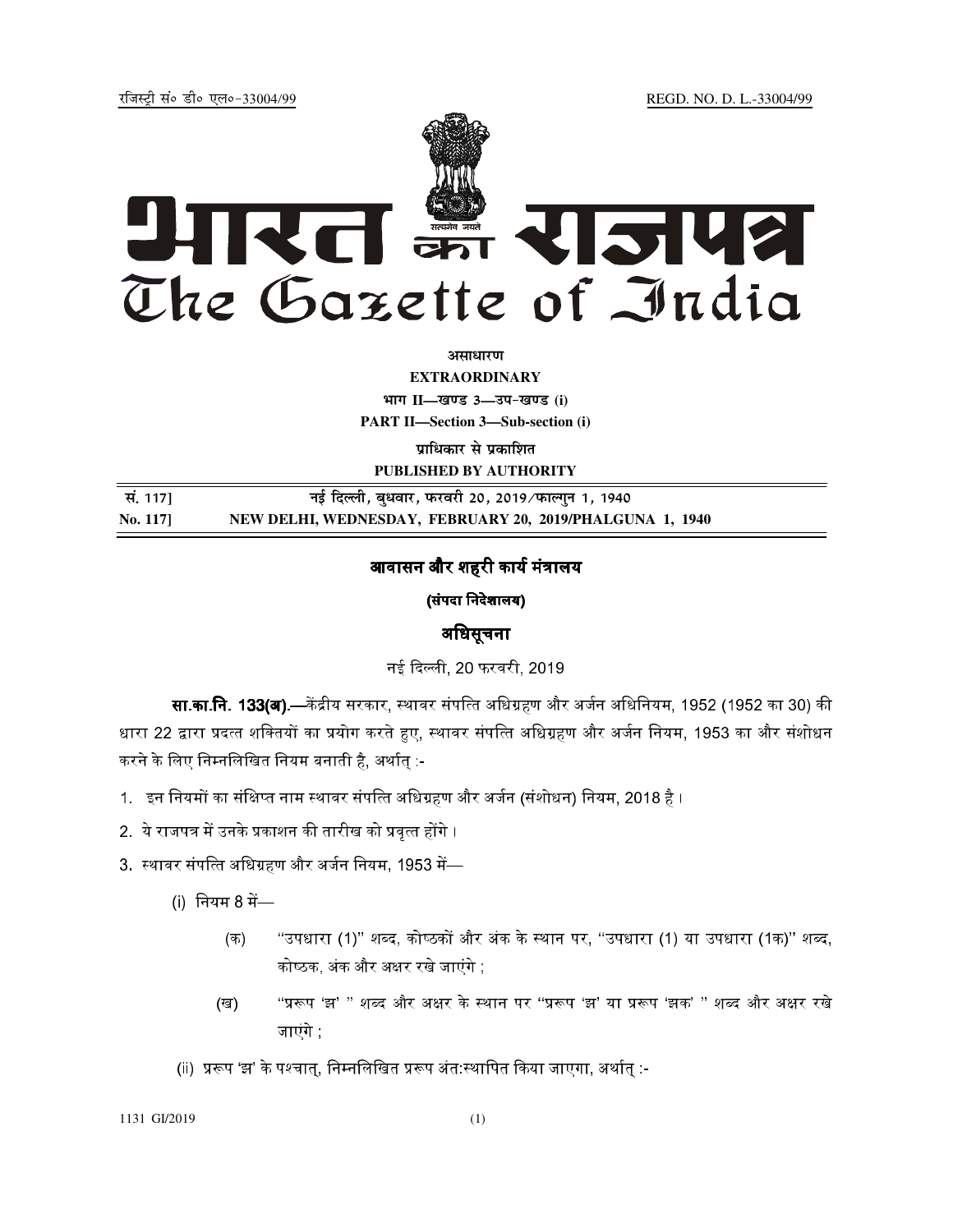# **''प्ररूप 'झक'** '' (नियम 8 देखें) सूचना

केंद्रीय सरकार की यह राय है कि इससे उपाबद्ध अनसची में वर्णित संपत्ति. जो अर्जन के अध्यधीन है. लोक प्रयोजन के लिए अर्जित की जानी चाहिए, अर्थात :-

और केंद्रीय सरकार द्वारा स्थावर संपत्ति अधिग्रहण और अर्जन अधिनियम. 1952 (1952 का 30) के धारा 7 की उपधारा (1) के परंतुक के अधीन श्री/श्रीमती/कु0...............को विनिर्दिष्ट अवधि के भीतर यह कारण बताने के लिए तारीख............को एक सचना जारी की गई थी कि क्यों न उक्त संपत्ति को अर्जित कर लिया जाए ।

और इस तथ्य पर विचार करने के पश्चात कि उक्त सचना के विरुद्ध कोई हेतक दर्शित नहीं किया गया था/ उक्त सचना के विरुद्ध दर्शाए गए हेतक पर विचार करने के पश्चात केंद्रीय सरकार द्वारा. उक्त अधिनियम की धारा 7 की उपधारा (1) के अधीन प्रदत्त शक्तियों का प्रयोग करते हुए उक्त संपत्ति को अर्जित करने के लिए तारीख..............................को सचना जारी की गई थी ।

और तारीख........की उक्त सूचना को............द्वारा तारीख..........के आदेश द्वारा इस आधार पर अभिखंडित कर दिया गया है कि स्वामी या संपत्ति में हितबद्ध किसी अन्य व्यक्ति को कारण बताने या वैयक्तिक सनवाई का पर्याप्त अवसर नहीं दिया गया था ।

अत:. अब केंद्रीय सरकार उक्त अधिनियम की धारा 7 की उपधारा (1क) द्वारा प्रदत्त शक्तियों का प्रयोग करते हुए. श्रीमती/कु0..................जो उक्त संपत्ति की स्वामी है, को इस सुचना की उस पर तामील होने की तारीख के पन्द्रह दिन के भीतर कारण बताने की अपेक्षा करती है कि क्यों न उक्त संपत्ति का अधिग्रहण कर लिया जाए ।

अनुसूची

हस्ताक्षर…….

पदनाम..........

सेवा में.

.............................. .............................. ...............................''

(iii) प्ररूप 'ञ' में, दोनों स्थानों पर आने वाले ''उपधारा (1)'' शब्द, कोष्ठकों और अंक के स्थान पर ''उपधारा (1) या उपधारा (1क)'' शब्द, कोष्ठक, अक्षर और अंक रखे जाएंगे ।

[फा.सं. 19017/1/2018-पीओएल.।]

नंदिता गुप्ता, संयुक्त सचिव

**टिप्पण :—** मल नियम भारत के राजपत्र. असाधारण में अधिसचना संख्यांक का.नि.आ. 948. तारीख 18 मई. 1953 द्वारा प्रकाशित किए गए थे और उसमें अधिसचना संख्यांक का.नि.आ.3224. तारीख 4 अक्टबर. 1954: का.नि.आ. 3272, तारीख 19 अक्टूबर, 1954; का.नि.आ. 708, तारीख 25 मार्च, 1955; का.नि.आ.3252, तारीख 30 सितम्बर, 1957; सा.का.नि. 654, तारीख 23 जुलाई, 1958; सा.का.नि. 1212 तारीख 10 दिसंबर, 1958; सा.का.नि. 359, तारीख 26 मार्च, 1960; सा.का.नि. 502 तारीख 23 अप्रैल, 1960; सा.का.नि. 758 तारीख 15 अप्रैल, 1968 द्वारा पश्चातवर्ती संशोधन किए गए ।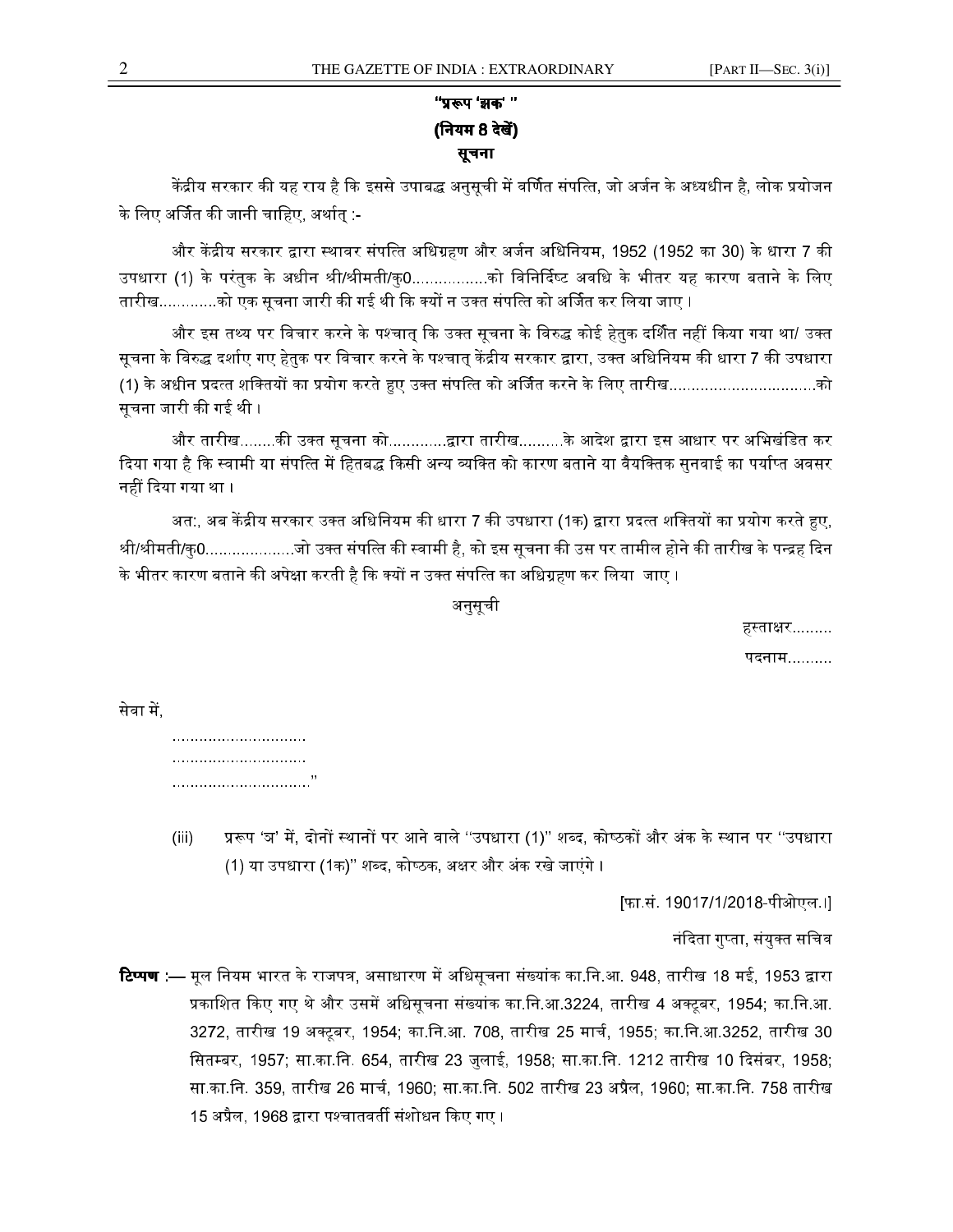### **MINISTRY OF HOUSING AND URBAN AFFAIRS**

(DIRECTORATE OF ESTATES)

## **NOTIFICATION**

#### New Delhi, the 20th February, 2019

**G.S.R. 133(E).—**In exercise of the powers conferred by section 22 of the Requisitioning and Acquisition of Immovable Property Act, 1952 (30 of 1952), the Central Government hereby makes the following rules further to amend the Requisitioning and Acquisition of Immovable Property Rules, 1953, namely:-

- 1. These rules may be called the Requisitioning and Acquisition of Immovable Property (Amendment) Rules, 2018.
- 2. They shall come into force on the date of their publication in the Official Gazette.
- 3. In the Requisitioning and Acquisition of Immovable Property Rules, 1953,-
	- $(i)$  in Rule 8,-
		- (a) for the word, brackets and figure "sub-section(1)", the words, brackets, figures and letters "subsection  $(1)$  or  $(1A)$ " shall be substituted;
		- (b) for the word and letter "Form 'I'", the words and letters "Form 'I' or Form 'IA'" shall be substituted;
	- (ii) after the Form 'I', the following form shall be inserted, namely:-

#### **"FORM 'IA'**

#### **(See rule 8)**

#### **NOTICE**

Whereas, the Central Government is of opinion that the property described in the Schedule hereto annexed which is subject to requisition should be acquired for a public purpose, namely;-

And Whereas, a notice dated …………….. under the proviso to sub-section (1) of section 7 of the Requisitioning and Acquisition of Immovable Property Act, 1952 (30 of 1952), was issued by the Central Government to Shri / Smt. / Km…………… to show cause within the period specified therein why the said property should not be acquired.

And Whereas, after considering the fact that no cause was shown against the said notice / after considering the cause shown against the said notice, the Central Government, in exercise of powers conferred under sub-section (1) of section 7 of the said Act, issued a notice dated ............... for acquisition of the said property.

And Whereas, the said notice dated …….. has been quashed by …………………………… vide order dated …………….. on the ground that the owner or any other person interested in the property was not given adequate opportunity to show cause or personal hearing.

Now, therefore, in exercise of powers conferred by sub-section (1A) of section 7 of the said Act, the Central Government do hereby call upon Shri / Smt. / Km………… being the owner of the said property to show cause within fifteen days of the date of service of this notice upon him / her why the said property should not be acquired.